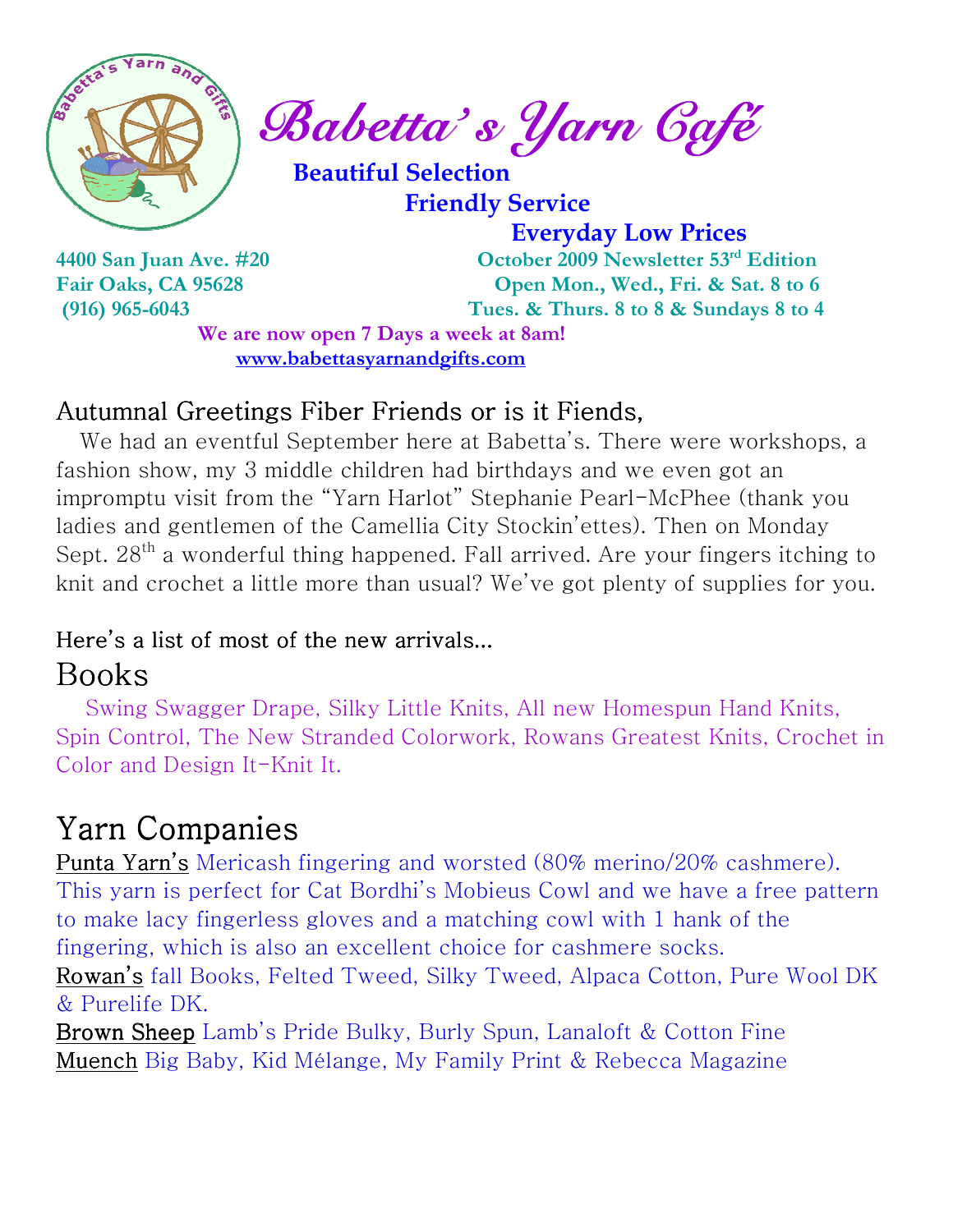Lana Grossa Merino Print sock yarn, Arya Big Print, & Velutto. Trendsetter Blossom, Cha Cha, Tonalita, Tonalita Nightlife, Monique & Minestrone, plus new colors in their elegant novelties. Conjoined Creations Surf's Up & Motown Naturally Buttons & Tussock Tahki Stacy Dove Blue Heron Yarns Aslan Trends Santa Fe & Invernal Berroco's fall yarns and patterns Arriving Soon Classic Elite.

### Need a little help with those Holiday projects? Sign up for one of our project classes.

#### Classes for October 2009 at Babetta's

 In our project classes you can learn to knit anything from scarves to socks to felted purses to lace shawls to hats to sweaters. Pick your project and join in the fun. Our knitters inspire each other to try new things by sharing ideas and showing off their latest creation. Sign up for one of our classes and you will receive a coupon for %10 off your next purchase. If our class times aren't convenient we also offer private lessons in Knitting, Crochet, Spinning and Weaving by appointment.

\*Pre-registration is required as class sizes are limited. Please choose your dates carefully. Because of scheduling conflicts and complications, make-up classes will only be allowed under special circumstances and individual consideration.

Tuesdays Oct. 6, 13 & 20 Knitting Project 6pm – 7:30pm fee \$40

Wednesdays Oct. 7, 14 & 21 Knitting Project 1pm – 2:30pm fee \$40 Knitting Project 3:30pm- 4:30pm fee \$40

Thursday Oct. 8, 15 & 22 Knitting Project 6pm – 7:30pm fee \$40

Saturdays Oct. 10, 17 & 24 Knitting Project 2pm – 3:30pm fee \$40 Knitting Project 4pm – 5:30pm fee \$40.

Private Lessons Knitting or Crochet \$15 an hour and Group Knitting or Crochet Private lessons \$10 an hour per person. Spinning or weaving \$20 an hour and group rates are \$15 an hour per person.

 Come join our Saturday Morning Knitting Group! Meetings are the  $1^{st}$  &  $3<sup>rd</sup>$  Sat. every month from 10am – 2pm. Knitters & Crocheters welcome. Meet new people and share ideas.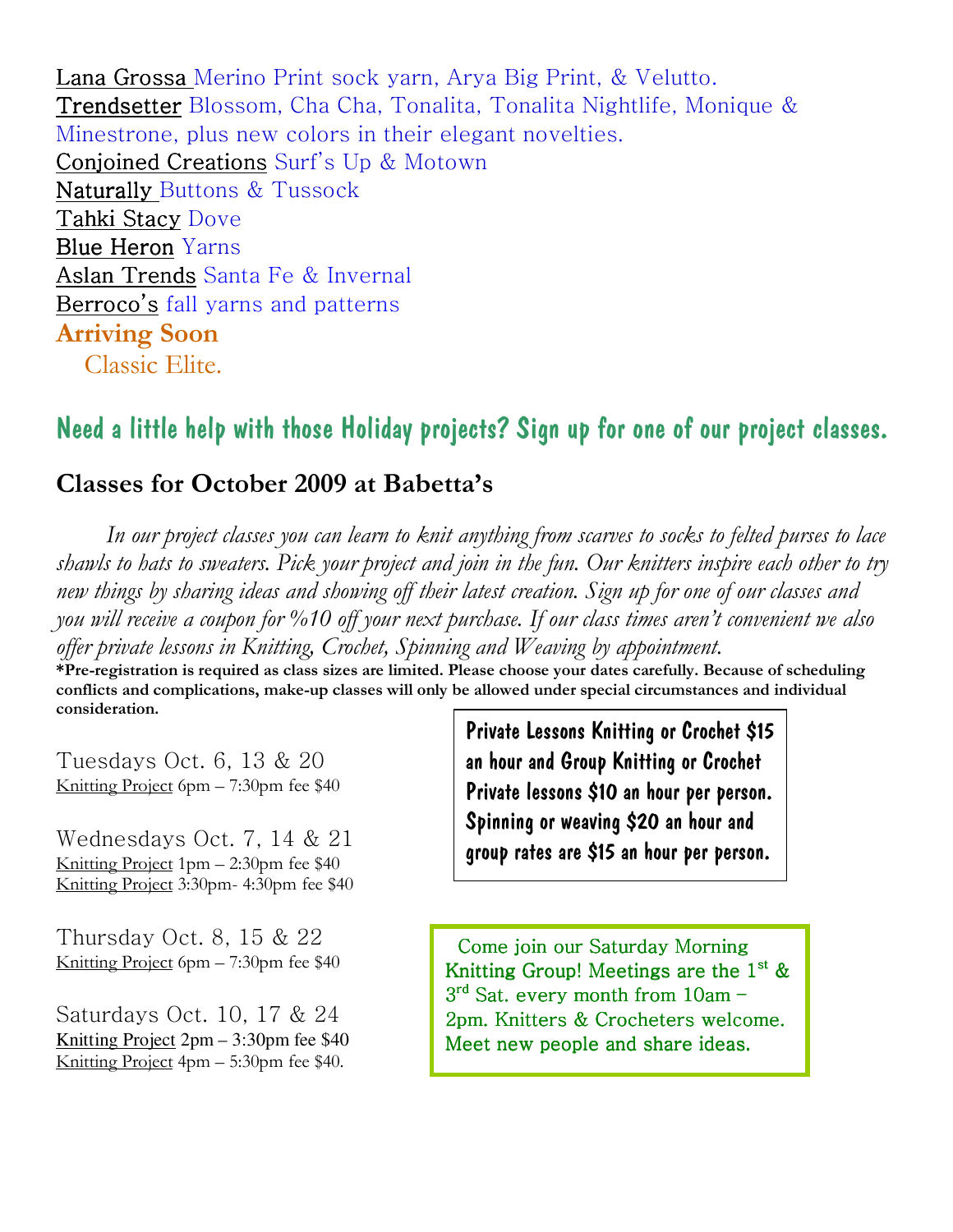#### Would you like to make newborn hats to donate to area Hospital Nurseries? Join the Fair Oaks Madhatters Knitting Group at Babetta's

The second Thurs. of every month from 10am – 12pm upcoming date Oct. 8. You can drop off hats to donate if you can't make it to our meeting dates.

## Workshops in October

### For Spinners and Felters

Color Blending Workshop with Gustine our Fiber connoisseur Sunday Oct.  $18^{th}$  from 11am to 1pm fee \$45 includes fiber.

### For Knitters

 Learn how to make a Mobius Scarf based on Cat Bordhi's famous cast on. Sunday Oct. 25<sup>th</sup>. from 1pm to 3pm fee \$30. Does not include materials.



Class Dates for Nov.

Tuesdays Nov. 3,  $10 \& 17$ Knitting Project 6pm – 7:30pm fee \$40

Wednesdays Nov. 4, 11  $&$  18 Knitting Project 1pm – 2:30pm fee \$40 Knitting Project 3:30pm- 4:30pm fee \$40

Thursday Nov. 5,  $12 \& 19$ Knitting Project 6pm – 7:30pm fee \$40

Saturdays Oct. Nov.  $7, 14 \& 21$ Knitting Project 2pm – 3:30pm fee \$40 Knitting Project 4pm – 5:30pm fee \$40.

Our friends at the Camellia City Stockin'ettes brought Stephanie Pearl- McPhee by to check out our shop on her recent visit to our lovely knitting community. Thanks for the photo Beth.